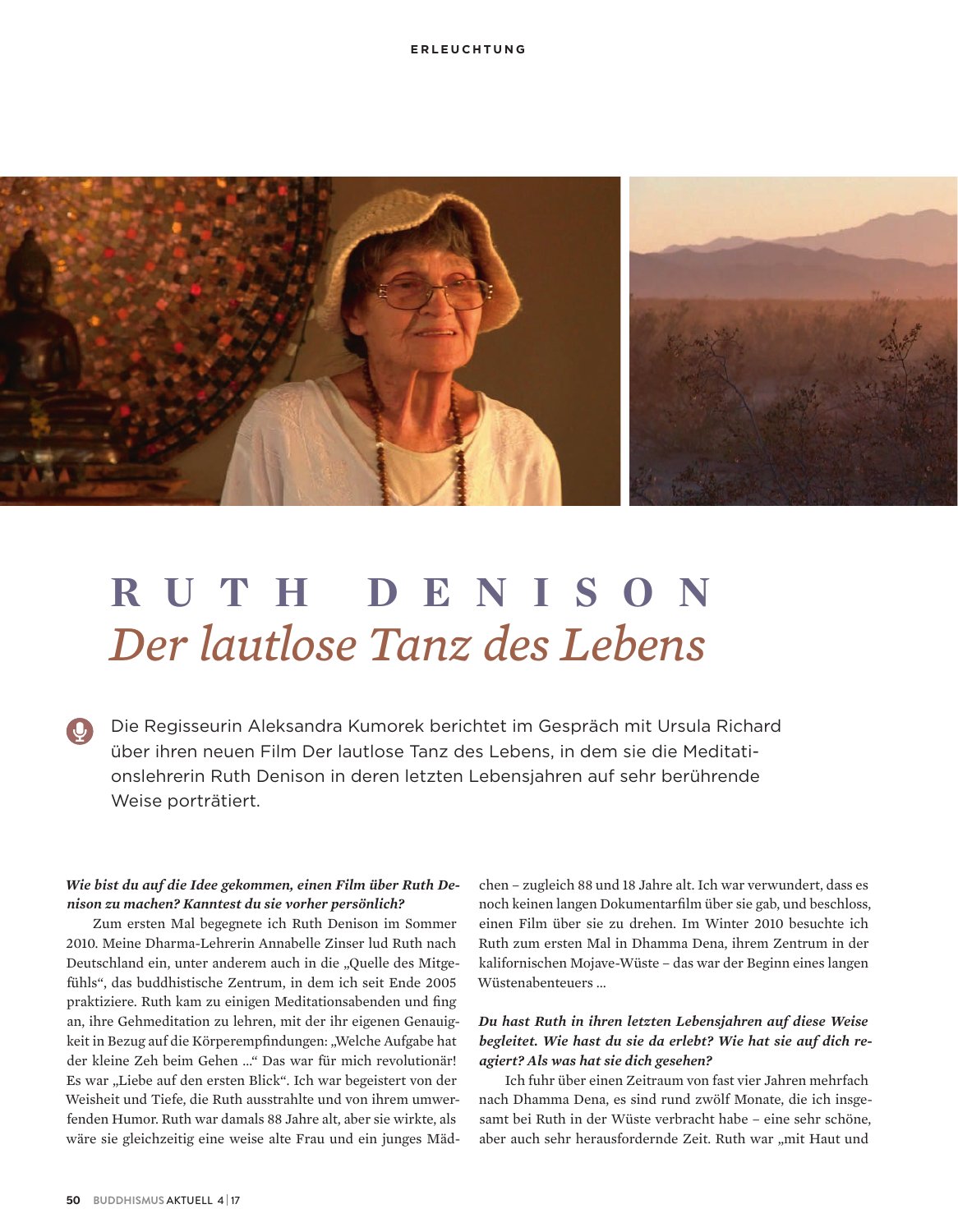#### **ERLEUCHTUNG**



In der Mojave-Wüste

Ruth in jungen Jahren

Haaren" Dharmalehrerin und immer für ihre Schülerinnen und Schüler da: Es konnte passieren, dass jemand sie um Mitternacht noch wegen eines Problems anrief und sie bis spät in die Nacht aufblieb, um zu helfen. Sie war voller Mitgefühl für alle fühlenden Wesen - gleichzeitig hatte sie auch ihre Ecken und Kanten. Sie konnte heftig am Ego ihrer Schülerinnnen und Schüler rütteln und deren "rote Knöpfe" drücken - nicht etwa, um sie zu ärgern, sondern um ihnen ein Aha-Erlebnis zu verschaffen, ganz so wie die Zen-Meister im alten Japan. Mit einer erwachten Lehrerin zusammen zu sein ist kein Zuckerschlecken, sondern ein Schleuderwaschgang für das eigene Ego, denn Dharmalehrende wollen uns schließlich "aufwecken". So war auch ich für Ruth in erster Linie ihre Schülerin: dass ich einen Film über sie machte. war für sie eher nebensächlich.

Sie hat den Film übrigens nie gesehen, denn sie starb drei Wochen nach den letzten Aufnahmen. Ich hatte jedoch die Möglichkeit, ihr einiges von dem Material zu zeigen, und sie war be-



geistert: "Das hat ja Humor und Tiefe", meinte sie. Darauf entgegnete ich: "Ruth, das ist genau der Grund, warum ich einen Film über dich drehe: Du hast Humor und Tiefe!"

### Man hat beim Betrachten des Films eigentlich nie den Eindruck, dass da eine Kamera zwischen ihr und dir oder auch dir und den anderen vor Ort war. Wie war das möglich?

Mir war nach dem ersten Besuch in Dhamma Dena schnell klar, dass ich diesen Dokumentarfilm nicht auf die "klassische" Weise, das heißt mit einem Kamerateam drehen konnte, denn das wäre in einem Meditationszentrum viel zu invasiv gewesen. Also drehte ich mit der kleinsten Profikamera, die ich bekommen konnte: Die Menschen haben die Kamera beim Drehen kaum wahrgenommen, so konnte ich Ruth und das Leben in Dhamma Dena auf eine sehr frische, unmittelbare und authentische Art und Weise einfangen.

# Was war, deiner Wahrnehmung nach, Ruths Antrieb, ihr Leben so zu führen, wie sie das tat?

Jack Kornfield resümiert in dem Film Ruths Leben mit den Worten: "Du bist ein echter Bodhisattva." Das trifft es genau. Ruth erzählt in dem Film, wie sie nach dem Trauma der Gewalt und der Vergewaltigungen, die sie erlebt hatte, Gott das Versprechen gab: "Wenn ich das überlebe, werde ich ein "gutes Mädchen" sein." Genau dieses Versprechen hat sie eingelöst.

#### Wie hat Ruth es geschafft, dieses Versprechen einzulösen?

Sie war stets unendlich dankbar für alles, was das Leben ihr gegeben hatte, und - trotz ihres extravaganten Auftretens - auch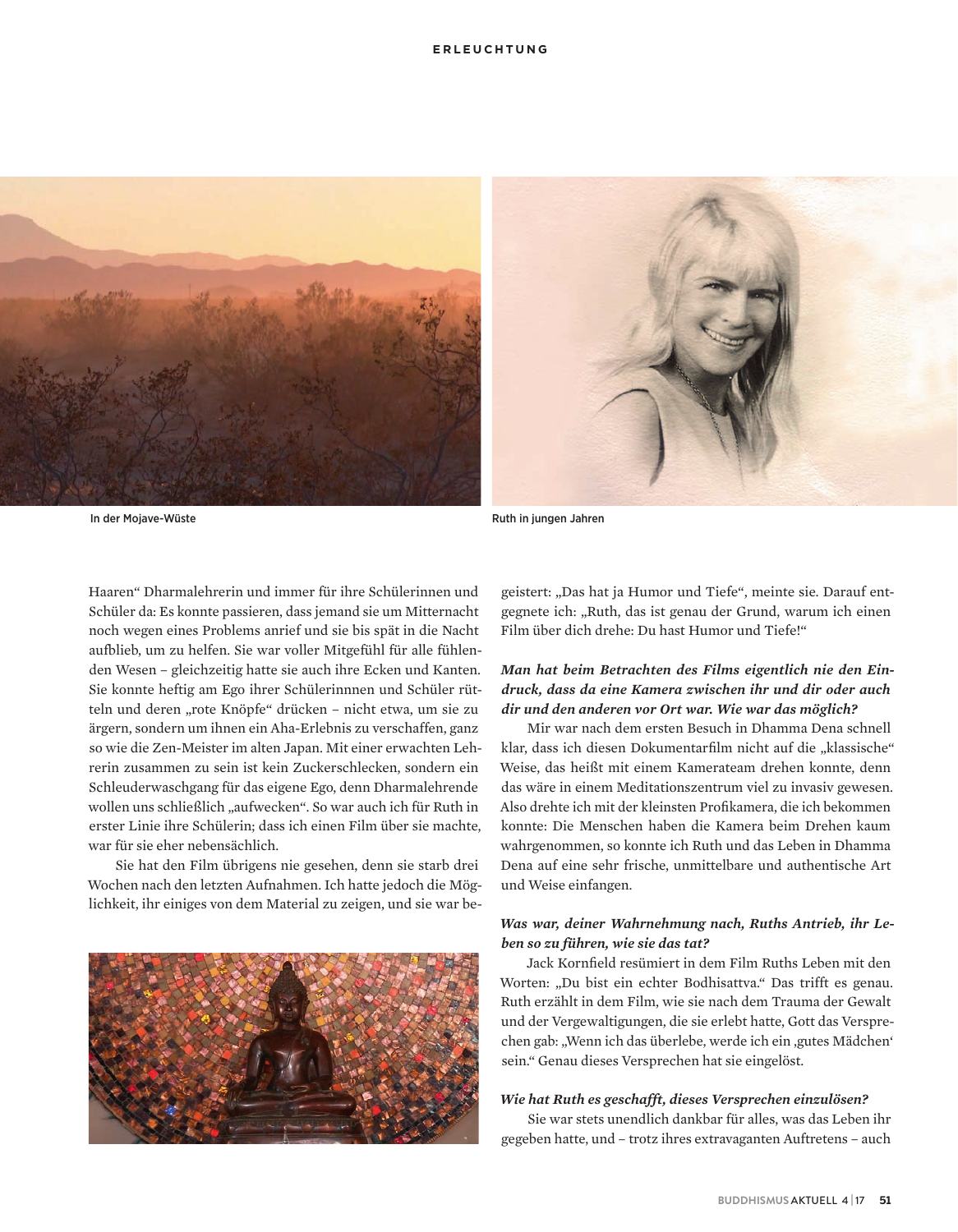#### **ERLEUCHTUNG**



Dharmarad im Zendo

Ruth Denison mit Jack Kornfield

von einer großen Demut. Ihre Bereitschaft, andere Menschen zu unterstützen – auf allen Ebenen, sei es psychologisch, finanziell oder emotional - war fast grenzenlos. Egal wie müde sie war, wenn ein Schüler oder eine Schülerin sie wirklich brauchte, konnte sie bis tief in die Nacht für sie da sein, voller Energie und Elan. Selbst wenige Wochen vor ihrem Tod erlebte ich, wie sie mit einem Schüler sprach, dem sie zu helfen versuchte, obwohl sie damals schon sehr krank und zerbrechlich war.

#### **Was hat Ruth gelehrt?**

Ruth hatte ihren eigenen, unverwechselbaren Stil. Sie verband Elemente des "Sensory Awareness" der deutschen Körpertherapeutin Charlotte Selver mit dem Vipassana-Ansatz des burmesischen Lehrers U Ba Khin. Ruth war besonders bekannt für ihre Körpermeditationen, in denen sie ihre Schülerinnen und Schüler auf einer ungeheuer feinen Ebene mit ihren eigenen Körperempfindungen in Kontakt brachte. Nach einer Meditation bei Ruth hatte man das Gefühl, den eigenen Körper zum ersten Mal wirklich vollkommen zu spüren. Ruth betonte oft, dass dies der Weg zum Erwachen sei: der Weg, der uns hilft, das nie endende Geplapper unseres Geistes zu beenden und "die Wirklichkeit so zu sehen, wie sie ist".

### Du hast Ruth vorhin als eine erwachte Frau bezeichnet. Worin drückte sich für dich ihr Erwachtsein aus?

Ruths Erwachtheit teilte sich auf vielen Ebenen mit, aber vor allem in ihrer Liebe zu allen fühlenden Wesen: nicht nur zu den Menschen, denen sie mit unermüdlicher Energie half, sondern

auch in ihrer Liebe zu Tieren und Pflanzen. Ruth hatte die Fähigkeit, alle Wesen bedingungslos zu lieben, seien sie noch so klein oder scheinbar unbedeutend.

#### In deinem Film geht es auch um ihre Ehe mit Henry, die ja auch daran zerbrach, dass sie autorisiert wurde zu lehren, was ihm trotz all seiner Bemühungen nie gelang.

Die Ehe mit Henry zerbrach insofern nicht, da Ruth bis zum Schluss für Henry da war und ihn - als er an Demenz erkrankte zu sich nach Dhamma Dena holte und bis zu seinem Tode pflegte. Allerdings hatten Ruth und Henry keine Ehe mehr in einem herkömmlichen Sinne, als Ruth Lehrerin wurde und praktisch rund um die Uhr in Europa und den USA unterwegs war, um zu unterrichten. Henrys Verhältnis zum Erfolg seiner Frau war ambivalent: Einerseits war er stolz auf Ruth und ermutigte sie; andererseits konnte er es - soweit ich es aus Ruths Erzählungen mitbekam - nicht verkraften, dass seine Frau "weiter gekommen war" als er. Ruth war ja zu einer Zeit schon enorm emanzipiert, als hier in Deutschland die Frauen ihren Mann noch um Erlaubnis fragen mussten, wenn sie außerhalb des Hauses arbeiten wollten. Sie war nicht nur als buddhistische Lehrerin eine Pionierin, sondern auch in ihrer emanzipierten, unabhängigen Art als Frau.

Ruth hat vielen Menschen helfen können, die große psychische Probleme oder sogar traumatische Erfahrungen hatten. Das wird ja auch in dem Film angesprochen. Wodurch vermochte sie das, und wie hat sie das konkret getan?